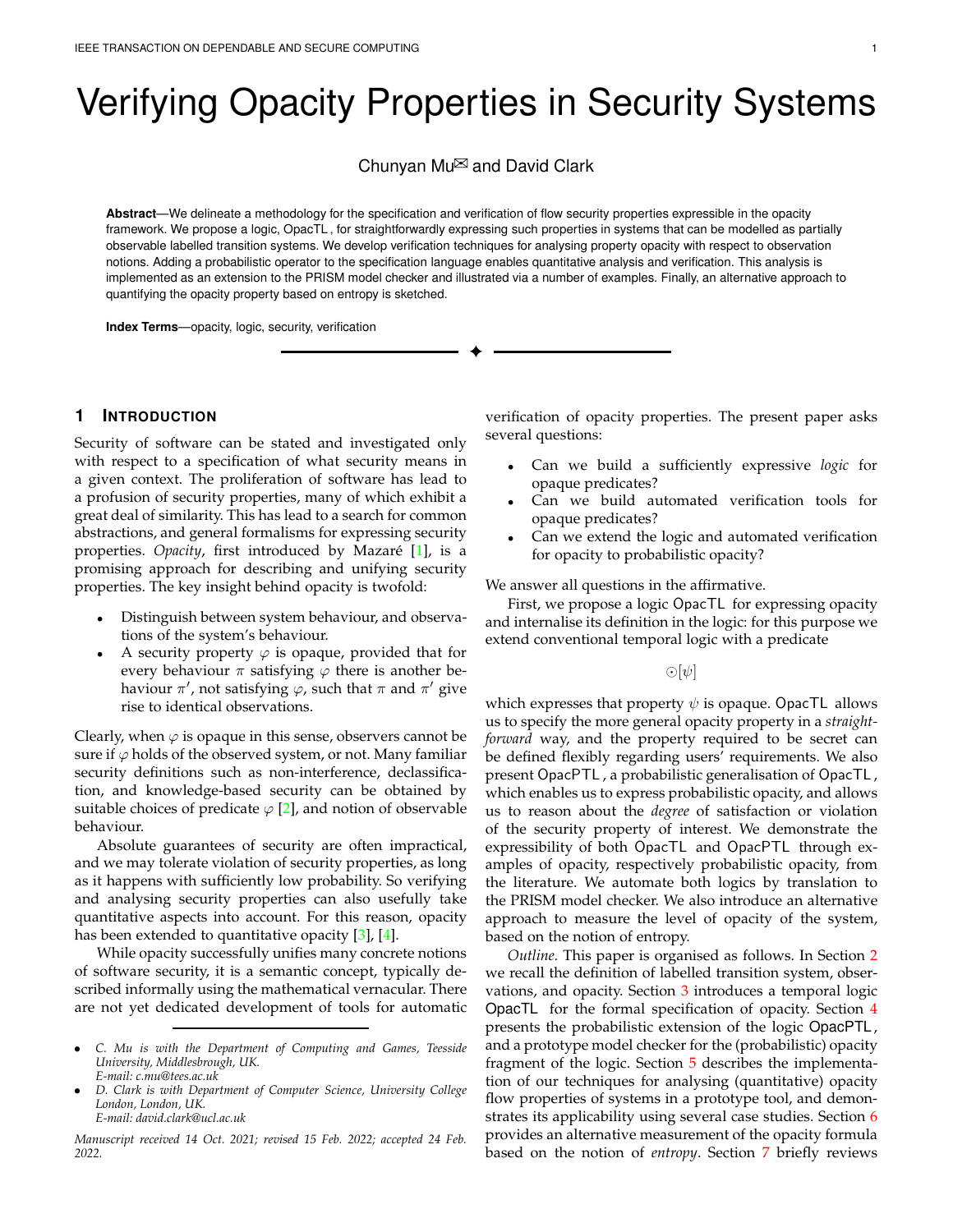literature in related areas, and Section [8](#page-9-0) draws conclusions and points out some future directions.

# <span id="page-1-0"></span>**2 LABELLED TRANSITION SYSTEMS AND OBSER-VATIONS**

Let  $\mathbb N$  be the set of natural numbers, assume  $0 \in \mathbb N$ . An *alphabet*  $\Sigma$  is a non-empty, finite set,  $|\Sigma|$  is its cardinality.  $\Sigma^*$ denotes the set of all *finite* words over Σ including the *empty word*  $\varepsilon$ ,  $\Sigma^n$  denotes the set of all *finite* words over  $\Sigma$  and the length of the words is  $n, \Sigma^+ = \Sigma^* \setminus {\varepsilon}$ ,  $\Sigma^\omega$  denotes the set of all *infinite* words, Σ<sup>∞</sup> denotes the set of all *finite* and *infinite* words. The subsets of  $\Sigma^*$ : $L \subseteq \Sigma^*$  are called languages, and  $L \subseteq \Sigma^{\infty}$  are called  $\omega$ -languages.

<span id="page-1-3"></span>*Definition 1.* A *labelled transition system* (LTS) is a tuple  $\mathcal{L} =$  $(S, \Sigma, \rightarrow, F)$ , where:

- Σ is a finite alphabet of *labels*, or *actions*, including a distinguished element ⊥ representing termination (staying there forever).
- S is a finite set of *states*.
- $\rightarrow \subseteq S \times \Sigma \times S$  is the *transition relation*.
- $F \subset S$  is the set of final states, a (possibly empty) subset of S.
- *Definition 2.* We say  $\mathcal L$  is *deterministic* iff  $\forall s, t \in S$ , whenever  $s \xrightarrow{a} t$  and  $s \xrightarrow{a} t'$  then  $t = t'$ . We say  $\mathcal L$  is *circular*, if each state has an outgoing transition, i.e., for all  $s \in S$ there is  $s \xrightarrow{a} t$ . A *path in*  $\mathcal L$  is a total map  $\pi : \mathbb N \to$  $(\Sigma \cup S)$ , subject to the following constraints:
	- Whenever  $i \in \mathbb{N}$  is even, then  $\pi(i)$  is a state. Otherwise  $\pi(i)$  is a label.
	- For all even *i* we have  $\pi(i) \xrightarrow{\pi(i+1)} \pi(i+2)$  and the triple satisfies the transition relation.
- The set of all  $\mathcal{L}'$ s paths is denoted by path $(\mathcal{L})$ . The set of paths of  $\mathcal L$  starting from state s is denoted by path $(\mathcal L, s)$ . We write  $\pi[i \dots]$  to denote  $\pi(i)\pi(i+1)\dots$ , and write erase( $\pi$ ) for the map that erases all the states from  $\pi$ : erase( $\pi$ ) =  $\pi(1)\pi(3) \ldots$ , in other words,  $n \mapsto \pi(2n+1)$ , defined for all  $n \in \mathbb{N}$ . A *trace in*  $\mathcal L$  is a map  $tr : \mathbb{N} \to \Sigma$ , such that  $tr = \text{erase}(\pi)$  for some path  $\pi$ .

We are often sloppy when talking about paths and traces, in particular, we often elide the indices, writing e.g.  $ab\perp\perp$ ... for a trace  $\{(0, a), (1, b)\} \cup \{(n, \perp) | n > 1\}.$ 

*Definition 3.* A trace tr is *well-structured* iff for all suitable  $i < j$  we have:  $tr(i) = \bot \Rightarrow tr(j) = \bot$ . Such the smallest *i* is denoted by *last*. A path  $\pi$  is *well-structured* iff erase( $\pi$ ) is well-structured,  $\pi (last * 2)$  is called a *final state*.  $\mathcal{L}$ is *well-structured* iff all of its paths are well-structured. Traces and paths are *semantically finite* iff they are wellstructured, and at least one of their labels is  $\bot$ .

Note that a well-structured LTS won't change a state after a termination. A key idea in modelling security properties is the observation power of the attacker. We use a set of *observables*, distinct from the states and actions of the LTS, for this purpose. Actions, states and observables are connected by an observation function.

*Definition 4.* Let Θ be a finite alphabet for observables. We write  $\Theta_{\perp}$  for  $\Theta \cup {\perp}$ , assuming that  $\perp \notin \Theta$ . A

 $\textit{observation function}$  is a function  $\textit{obs}$  :  $\textsf{path}(\mathcal{L}) \rightarrow \Theta_{\perp}^*$ , subject to the additional constraint that  $obs(\perp) = \perp$ : i.e., for all paths  $\pi$  of the form  $\pi = \pi_L \perp \pi_R$  we have  $obs(\pi) = obs(\pi_L) \perp obs(\pi_R)$ . Observation functions on traces are defined similarly.

The intuition is that  $\Theta$  contains all possible projections of paths where a projection of a sequence  $A$  is a sequence  $B$  that can be obtained from  $A$  by deleting members of A, e.g. ad is a projection of abcd. Note that projections (observations) of paths are not themselves paths. In practice many observation functions will have additional structure, e.g.,  $obs(\pi) = obs'(\pi(1))obs'(\pi(3))obs'(\pi(5)) \dots$ , for some function  $obs' : \Sigma \to \Theta_{\perp}$  on transition labels.

Opacity is a general framework for formulating and unifying security properties expressed as predicates. Here, a predicate is simply a subset of  $path(\mathcal{L})$ . A predicate is *opaque* if, given any path of the system, an adversary's observation is unable to determine whether the path satisfies the predicate. In comparison with other security policies such as noninterference, the opacity framework allows a more flexible specification of both the adversary's power of observation and the confidential properties of the system. In the paper, we use  $\llbracket \varphi \rrbracket$  to denote a set of paths satisfying  $\varphi$ .

<span id="page-1-2"></span>*Definition 5.* [Opacity and observability] A *predicate*  $\varphi$  over  $path(\mathcal{L})$  is a subset of path $(\mathcal{L})$ . Given an observation function *obs*, a predicate  $\varphi$  is *opaque w.r.t. obs* iff: for every path  $\pi \in [\![\varphi]\!]$ , there is a path  $\pi' \notin [\![\varphi]\!]$  such that  $obs([\![\pi]\!]) = obs([\![\pi^{\tau}]\!])$ , i.e., all paths in  $[\![\varphi]\!]$  are covered (observationally equivalent) by paths in  $\llbracket \varphi \rrbracket$  (where  $\llbracket \varphi \rrbracket$ denotes the complement of  $[\![\varphi]\!]$ ):  $obs([\![\varphi]\!]) \subseteq obs([\![\varphi]\!])$ . Paths in  $\llbracket \varphi \rrbracket$  are called *observable* paths iff there is at least one path in  $\llbracket \varphi \rrbracket$  which is not covered by paths in  $\llbracket \varphi \rrbracket$ :  $[\![\varphi]\!] \setminus obs^{-1}(\overline{obs}([\![\overline{\varphi}]\!])) \neq \emptyset.$ 

Many special cases of opacity are easily definable in our approach, such as *initial-state opacity*, *final-state opacity*, *initial-final-state opacity* [\[5\]](#page-10-4), *total-opacity* [\[6\]](#page-10-5) and *language-based opacity* [\[7\]](#page-10-6), [\[8\]](#page-10-7). In Section [4](#page-4-0) we will generalise opacity to *probabilistic opacity* [\[4\]](#page-10-3).

# <span id="page-1-1"></span>**3 THE OPAQUE TEMPORAL LOGIC** OpacTL

The behaviour of a state transition system is described as sequences of labels during the possible executions. The labels indicate the valuations of the input/output variables of the system. The temporal properties we specify are upon such behaviours over the same alphabet. We study here **OpacTL**, which is a temporal logic  $[9]$  with an opacity operator ⊙ over *semantically finite* traces for specification of security properties.

## **3.1 Formulae**

Let Asp be a fixed set, the *atomic state propositions*, ranged over by  $\alpha$ . We have two classes of formulae given by the grammar below: *state formulae* and *path formulae* ranged over by  $\phi$  and  $\psi$  respectively.

$$
\begin{array}{lll}\n\phi & ::= & \text{true} \mid \text{false} \mid \alpha \mid \neg \phi \mid \phi \land \phi \mid \odot [\psi] \\
\psi & ::= & \mathbf{X}\phi \mid \phi\mathbf{U}\phi \mid \phi\mathbf{R}\phi \mid \bot \mid \neg \psi\n\end{array}
$$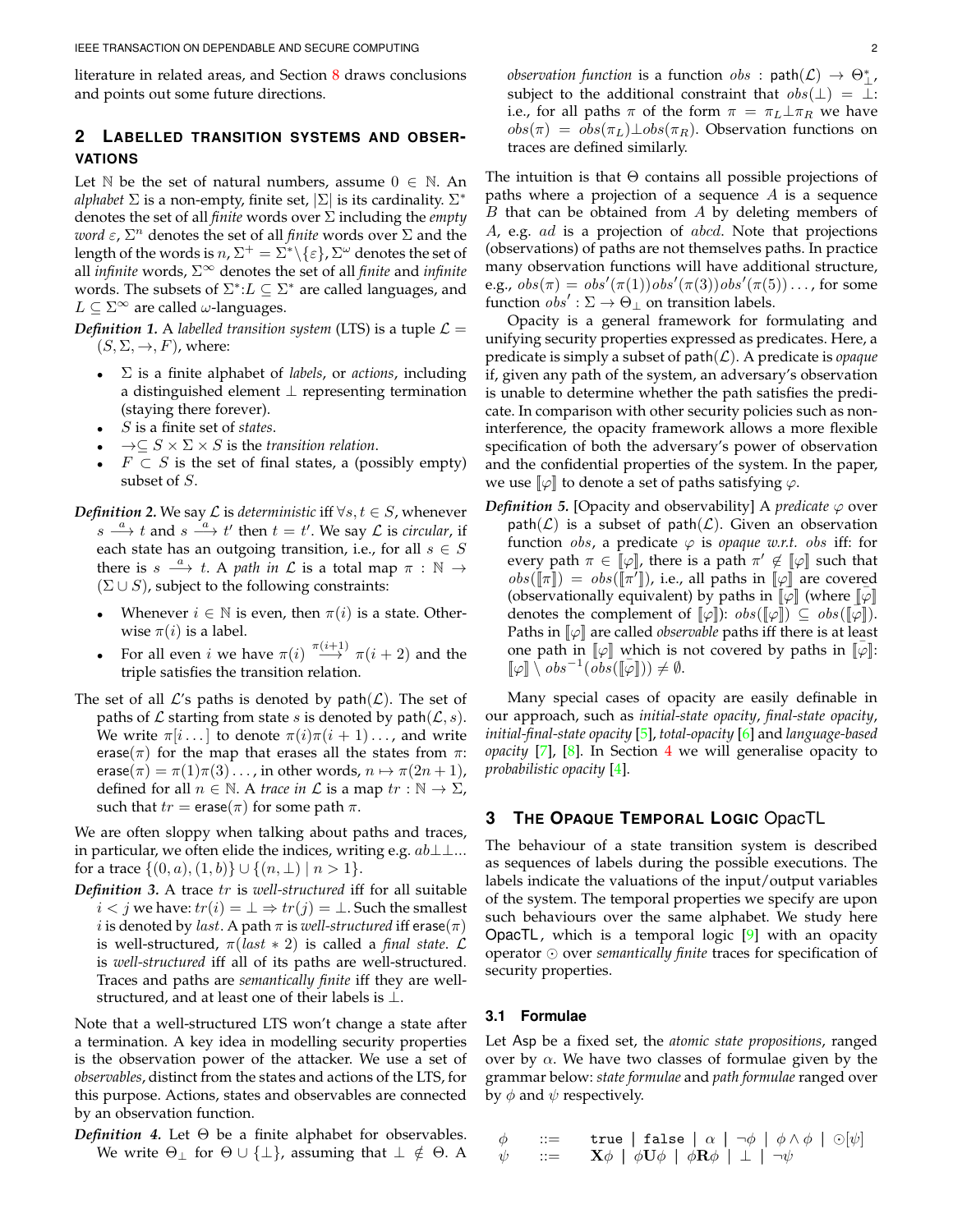Note that an OpacTL formula is defined relative to a state and always a state formula. Path formulae only appear inside the ⊙[·] operator.

# <span id="page-2-0"></span>**3.2 Model**

A *model* is a tuple  $(L, \eta, obs)$  where:

- $\mathcal{L} = (\Sigma, S, \rightarrow, F)$  is an LTS, that is circular, deterministic and well-structured.
- $\eta: S \to \mathfrak{P}(\mathsf{Asp})$  is the state labelling function, where  $\mathfrak{P}(Asp)$  is the powerset of Asp.
- $obs : \text{path}(\mathcal{L}) \rightarrow \Theta_{\perp}^{*}$  is an observation function.

# **3.3 Satisfaction relations**

As we have two notions of formulae (state and path formulae), we need two satisfaction relations. Let  $\mathcal{M} = (\mathcal{L}, \eta, obs)$ and  $s \in S$ . We now define the *satisfaction relation*  $\mathcal{M} \models_s \phi$ for state formulae.

- $\mathcal{M} \models_{s}$  true always holds.
- $\mathcal{M} \models_s \alpha \text{ iff } \alpha \in \eta(s).$
- $\mathcal{M} \models_s \neg \phi$  iff  $\mathcal{M} \not\models_s \phi$ .
- $M \models_s \phi \land \phi' \text{ iff } M \models_s \phi \text{ and } M \models_s \phi'.$
- $\mathcal{M} \models_s \bigcirc [\psi]$  iff for all paths  $\pi \in \mathsf{path}(\mathcal{L}, s)$  whenever  $\mathcal{M} \models_{\pi} \psi$  then there exists a path  $\pi' \in \mathsf{path}(\mathcal{L}, s)$  s.t.  $\mathcal{M} \not\models_{\pi'} \psi$  and  $obs(\pi) = obs(\pi').$

Now let  $\pi$  be a path in  $\mathcal{L}$ . Then we define:

- $\mathcal{M} \models_{\pi} \mathbf{X} \phi$  iff  $\mathcal{M} \models_{\pi(2)} \phi$ .
- $\mathcal{M} \models_{\pi} \phi \mathbf{U} \phi'$  iff  $\exists i \in \mathbb{N} \mathcal{M} \models_{\pi(2i)} \phi'$  and  $\forall 0 \leq j <$  $i.\mathcal{M} \models_{\pi(2i)} \phi.$
- $\mathcal{M} \models_{\pi} \widetilde{\phi} \mathbf{R} \phi'$  iff either  $\exists i \in \mathbb{N} \mathcal{M} \models_{\pi(2i)} \phi \wedge \forall 0 \leq$  $j\leq i.\mathcal{M}\models_{\pi(2j)}\phi' \text{ or } \forall j\in\mathbb{N}.\mathcal{M}\models_{\pi(2j)}\phi'.$
- $\mathcal{M} \models_{\pi} \bot$  iff  $\pi(1) = \bot$ .
- $\mathcal{M} \models_{\pi} \neg \psi$  iff  $\mathcal{M} \not\models_{\pi} \psi$ .

Note that the opacity operator is general and can be used to express initial-opacity (only  $\pi(0)$  is sensitive), final-opacity (only  $\pi (last * 2)$  is sensitive, a focus of this paper), and language-opacity ( $\pi(i)$  is sensitive for all *i*).

*Theorem 1.* Given a model  $\mathcal{M} = (\mathcal{L}, \eta, obs)$  and a state s in  $\mathcal{L}$ . Let  $\psi$  be a path formula. Define:

$$
\mathsf{tr}(\llbracket \psi \rrbracket, s) = \{ \mathsf{erase}(\pi) : \pi \in \mathsf{path}(\mathcal{L}, s) \mid \mathcal{M} \models_{\pi} \psi \},
$$

then we have:

$$
\mathcal{M}\models_s \odot[\psi]
$$

iff

 $tr([\![\psi]\!], s)$  is semantically opaque w.r.t. *obs*.

Here, "semantically opaque" is to be understood as the definition of opaque in Definition [5.](#page-1-2)

*Proof:* According to the satisfaction relations, we have:

 $\mathcal{M} \models_s \odot [\psi]$ 

- $\Leftrightarrow \forall \pi \in \mathsf{path}(\mathcal{L}, s).(\mathcal{M} \models_{\pi} \psi \Rightarrow$  $\exists \pi' \in \mathsf{path}(\mathcal{L}, s) \ s.t. \ (\mathcal{M} \not\models_{\pi'} \psi \land obs(\pi) = obs(\pi')))$
- $\Leftrightarrow \{obs(\pi) | \mathcal{M} \models_{\pi} \psi\} \subseteq \{obs(\pi') | \mathcal{M} \models_{\pi'} \neg \psi\}$
- $\Leftrightarrow \{\pi \in \mathsf{path}(\mathcal{L},s) \mid \mathcal{M} \models_{\pi} \psi\}$

are covered by paths violating  $\psi$ .

 $\text{tr}([\![\psi]\!], s)$  is semantically opaque.

The opacity computation problem is the problem of recognising whether there is a path violating  $\psi$  but observationally equivalent to each of the  $\psi$  satisfying paths.

# **3.4 Verification of** OpacTL

The verification problem of OpacTL is a decision algorithm to check whether  $M \models_s \phi$ , for a given model M, and an OpacTL formula  $\phi$  and a starting state s. That is, we need to set up whether the formula  $\phi$  is valid in the initial state s of  $M$ . Let Post(s) denote immediate state successors of s in a path, and  $Pre(s)$  denote the immediate state predecessors of s in a path. The basic procedure follows the conventional CTL model checking [\[10\]](#page-10-9):

- (i) Convert the OpacTL formulae in a positive normal form, that is, formulae built by the basic modalities ⊙[ $\mathbf{X}\phi$ ], ⊙[ $\phi\mathbf{U}\phi'$ ], and ⊙[ $\phi\mathbf{R}\phi'$ ], and successively pushing negations inside the formula at hand:  $\neg$ true  $\rightsquigarrow$  false,  $\neg$ false  $\rightsquigarrow$  true,  $\neg\neg\phi$   $\rightsquigarrow$   $\phi$ ,  $\neg(\phi \land \phi') \leadsto \neg \phi \lor \neg \phi', \neg(\phi \lor \phi') \leadsto \neg \phi \land \neg \phi', \neg \mathbf{X} \phi \leadsto$  $\mathbf{X}\neg\phi$ ,  $\neg(\phi\mathbf{U}\phi') \leadsto \neg\phi\mathbf{R}\neg\phi'$ ,  $\neg(\phi\mathbf{R}\phi') \leadsto \neg\phi\mathbf{U}\neg\phi'$ ;
- (ii) Recursively compute the satisfaction sets  $\mathsf{Sat}(\phi') =$  ${s \in S \mid s \models \phi'}$  for all state subformulae  $\phi'$  of  $\phi$ : the computation carries out a bottom-up traversal of the parse tree of the state formula  $\phi$  starting from the leafs of the parse tree and completing at the root of the tree which corresponds to  $\phi$ , where the nodes of the parse tree represent the subformulae of  $\phi$  and the leafs represent an atomic proposition  $\alpha \in \mathsf{Asp}$ or true or false. All inner nodes are labelled with an operator. For positive normal form formulae, the labels of the inner nodes are  $\neg$ ,  $\wedge$ ,  $\odot$ [**X**],  $\odot$ [**U**],  $\odot$ [**R**]. At each inner node, the results of the computations of its children are used and combined to build the states of its associated subformula. In particular, satisfaction sets for conventional state formula are given as follows:
	- $-$  Sat(true) = S,  $\mathsf{Sat}(\alpha) = \{t \in S \mid \alpha \in \eta(t)\},\$ **–**  $\mathsf{Sat}(\neg \phi) = S \setminus \mathsf{Sat}(\phi)$ , **–** Sat $(\phi \land \phi')$  = Sat $(\phi)$  ∩ Sat $(\phi')$ ,
	- **–** Sat $(\odot[\psi]) = \{s \in S \mid \mathcal{T}_{\odot}(\mathcal{M}, s, \psi) = \mathtt{true}\};$

(iii) Check whether  $s \in$  Sat( $\phi$ ).

Furthermore, for the opacity operator ⊙[ $\psi$ ], we compute Sat $(\odot[\psi])$  as:  $s \in \mathsf{Sat}(\odot[\psi])$  iff  $\mathcal{T}_{\odot}(\mathcal{M}, s, \psi) = \mathtt{true}$ ,  $\mathcal{T}_{\odot}(\mathcal{M}, s, \psi)$  is sketched in Algorithm [1.](#page-3-0) Specifically, we compute all (regular-expression-like formatted) traces  $\Lambda(\Lambda')$ starting from s and satisfying (violating)  $\psi$ , and check if each such trace in  $\Lambda$  is observationally covered by a such trace in  $\Lambda'$ . Alogrithm [2](#page-3-1) **compU**( $\mathcal{M}, s, \phi, \phi'$ ) computes a set of such formatted traces satisfying  $\phi \overline{U} \phi'$ . Similarly, an algorithm **compR**( $M$ ,  $s$ ,  $\phi$ ,  $\phi'$ ) can be proposed to compute a set of such formatted traces satisfying  $\phi \mathbf{R} \phi'$ .

*Theorem* 2. [Soundness of ⊙[ $\psi$ ] translation] Given a model  $\mathcal{M}$ , a state s, and a path formula  $\psi$ :

$$
\mathcal{M} \models_s \odot [\psi] \quad \text{iff} \quad \mathcal{T}_{\odot}(\mathcal{M}, s, \psi) = \texttt{true}.
$$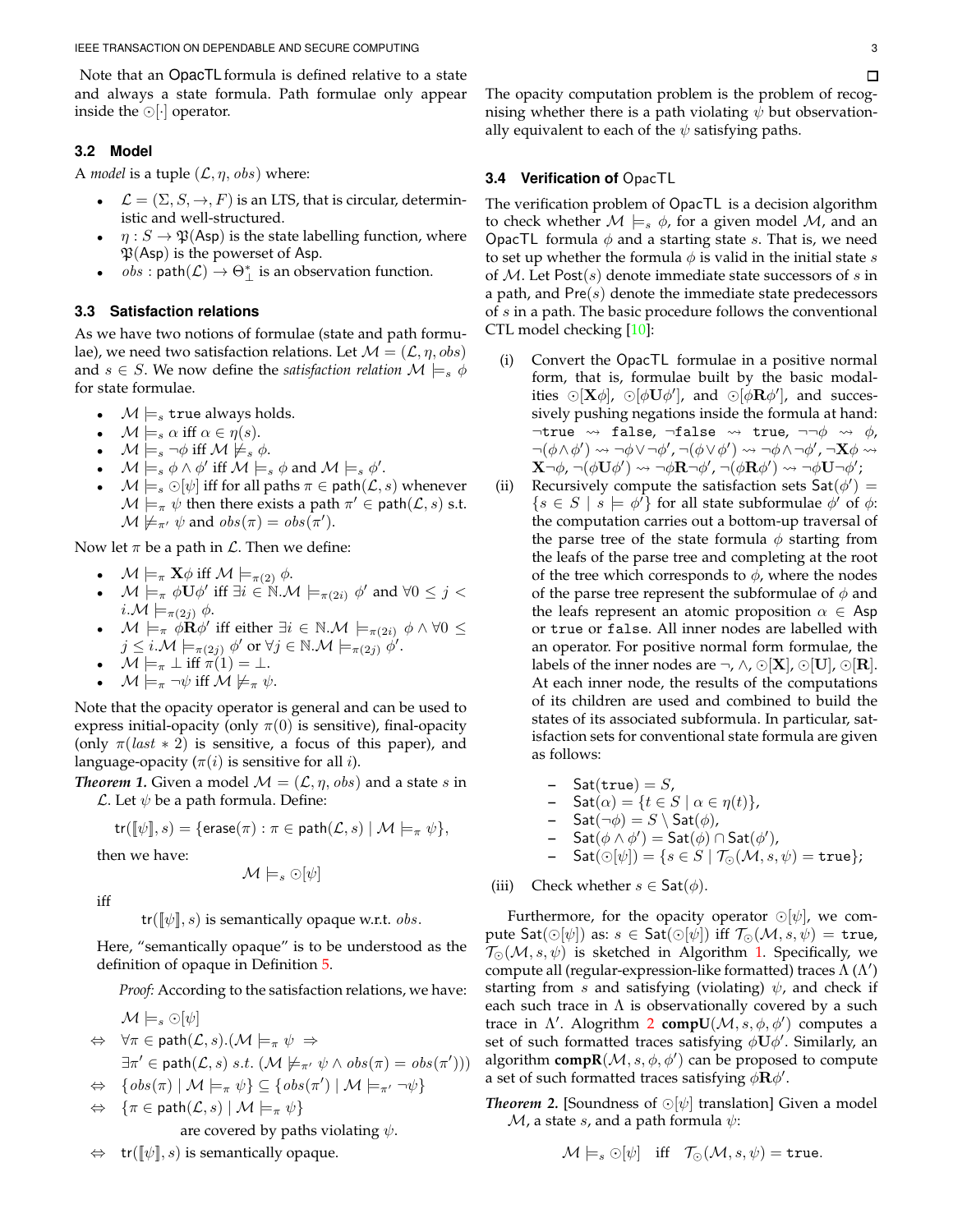```
Algorithm 1: Translating ⊙[\psi]: \mathcal{T}_{\odot}(\mathcal{M}, s, \psi)Data: M, s, ψ
  Result: ⊙[ψ]
  switch ψ do
         case \mathbf{X}\phi: \mathsf{Sat}(\psi) \leftarrow \bigcup_{i\in\mathbb{N}} \{tr(s \rightarrow s_i) \midPost(s) = s_i \wedge s_i \in Sat(\phi),
                                 \mathsf{Sat}(\neg\psi) \leftarrow \cup_{i\in\mathbb{N}} \{tr(s \rightarrow s_i) \midPost(s) = s_i \wedge s_i \in Sat(\neg \phi);
          \mathsf{case}~\phi\dot{\mathbf{U}}\phi'\colon \mathsf{Sat}(\psi)\leftarrow \mathsf{comp}\dot{\mathbf{U}}(\mathcal{M},s,\phi,\phi'),\mathsf{Sat}(\neg \psi) \leftarrow \mathbf{compR}(\mathcal{M}, s, \neg \phi, \neg \phi');
          \mathsf{case}\ \phi\mathbf{R}\phi'\colon \mathsf{Sat}(\psi)\leftarrow \mathsf{comp}\bar{\mathbf{R}}(\mathcal{M},s,\phi,\phi'),\mathsf{Sat}(\neg \psi) \leftarrow \mathbf{compU}(\mathcal{M}, s, \neg \phi, \neg \phi');
  end
   \Lambda \leftarrow {\lambda | \lambda \in \mathsf{Sat}(\psi)}; \Lambda' \leftarrow {\lambda | \lambda \in \mathsf{Sat}(\neg \psi)};for each \lambda \in \Lambda do
         find \leftarrow false;
          for each \lambda' \in \Lambda' do
                 if obs(\lambda) \subseteq obs(\lambda') then
                   find \leftarrow true; break;
                end
          end
         if (¬find) then return find;
   end
  return find.
```
<span id="page-3-0"></span>*Proof:* The proof is obtained by the satisfaction relation of ⊙[ $\psi$ ] and the construction of the translation  $\mathcal{T}_{\odot}(\mathcal{M}, s, \psi)$ . Let  $\pi$  (and  $\pi'$ ) denotes a corresponding path of the regular-expression-like formatted trace  $\lambda$  (and  $\lambda'$ respectively).

| $\mathcal{T}_{\odot}(\mathcal{M}, s, \psi) = \mathtt{true}$                                                                                        |  |
|----------------------------------------------------------------------------------------------------------------------------------------------------|--|
| $\Leftrightarrow \forall \lambda \in \mathsf{Sat}(\psi) : \exists \lambda' \in \mathsf{Sat}(\neg \psi) \cdot obs(\lambda) \subseteq obs(\lambda')$ |  |
| $\Leftrightarrow$ $\forall \pi.\text{erase}(\pi) \in \lambda \in \text{Sat}(\psi)$ :                                                               |  |
| $\exists \pi'.\textsf{erase}(\pi') \in \lambda' \in \textsf{Sat}(\neg \psi).obs(\pi) = obs(\pi')$                                                  |  |
| $\Leftrightarrow$ $\forall \pi \in \mathsf{path}(\mathcal{L}, s) . \mathcal{M}_\pi \models \psi :$                                                 |  |
| $\exists \pi' \in \mathsf{path}(\mathcal{L}, s) . \mathcal{M}_\pi \not\models \psi. (obs(\pi) = obs(\pi'))$                                        |  |
| $\Leftrightarrow M \models_s \odot [\psi].$                                                                                                        |  |
|                                                                                                                                                    |  |

Due to the recursive nature of the CTL model checking algorithm, complexity is linear in the size of the non-opacity state formula  $\phi$ , while the worst case of finding opaque paths for reachability objectives  $\psi$  and checking satisfaction of the opacity state formula  $\odot[\psi]$ , specified in Algorithm [1,](#page-3-0) is EXPSPACE. Note that the algorithm traverses all traces satisfying  $\psi$  and all traces violating  $\psi$ , and conducts observation equivalence comparison. So the worst case complexity here follows the complexity of the hyper property model checking problem with two quantifier  $(\forall)$  alternations, and thus EXPSPACE [\[11\]](#page-10-10).

The until operator allows to derive the temporal modality  ${\bf F}$  ("eventually") as usual:  ${\bf F}\phi\stackrel{\rm def}{=} {\tt true}\ {\bf U}\ \phi.$  To simplify expression in the examples, by abuse of notation, we use **F**s to denote **F** $\phi$  (i.e.,  $\phi$  will be eventually true which takes place on state s).

*Example 1.* Consider the system M accepting finite inputs presented in Fig. [1](#page-4-1) (a). Let  $s_3$  be a sensitive state,  $s_0$  be a starting state,  $\{s_3, s_6\}$  be two final states of interests,

| Algorithm                                                                                                                            | 2:                                                                |                                                                                          | Computing $Sat(\phi\mathbf{U}\phi')$ :                                                                  |  |  |  |
|--------------------------------------------------------------------------------------------------------------------------------------|-------------------------------------------------------------------|------------------------------------------------------------------------------------------|---------------------------------------------------------------------------------------------------------|--|--|--|
| compU( $\mathcal{M}, s, \phi, \phi'$ )                                                                                               |                                                                   |                                                                                          |                                                                                                         |  |  |  |
| Data: $\mathcal{M}, s, \phi, \phi'$                                                                                                  |                                                                   |                                                                                          |                                                                                                         |  |  |  |
| <b>Result:</b> Sat( $\phi$ U $\phi'$ ): a set of regular-expression-like                                                             |                                                                   |                                                                                          |                                                                                                         |  |  |  |
| formatted traces whose corresponding paths                                                                                           |                                                                   |                                                                                          |                                                                                                         |  |  |  |
| satisfying $\phi \mathbf{U} \phi'$                                                                                                   |                                                                   |                                                                                          |                                                                                                         |  |  |  |
| $\Lambda \leftarrow \{\}; i \leftarrow 0;$                                                                                           |                                                                   |                                                                                          |                                                                                                         |  |  |  |
| for each $t_i \in$ Sat $(\phi')$ do                                                                                                  |                                                                   |                                                                                          |                                                                                                         |  |  |  |
| $T_i \leftarrow \{t_i\}; \; \Pi_i \leftarrow \{\pi \mid \pi(0) = t_i\};$                                                             |                                                                   |                                                                                          |                                                                                                         |  |  |  |
| while $\{s_i \in \mathsf{Sat}(\phi) \setminus (T_i \cup \mathsf{Sat}(\phi'))\}$                                                      |                                                                   |                                                                                          |                                                                                                         |  |  |  |
|                                                                                                                                      | $\text{Post}(s_i) \cap T_i \neq \emptyset$ $\} \neq \emptyset$ do |                                                                                          |                                                                                                         |  |  |  |
|                                                                                                                                      |                                                                   | let $s_j \in \{s_j \in \mathsf{Sat}(\phi) \setminus (T_i \cup \mathsf{Sat}(\phi')) \mid$ |                                                                                                         |  |  |  |
|                                                                                                                                      | $Post(s_j) \cap T_i \neq \emptyset$ ;                             |                                                                                          |                                                                                                         |  |  |  |
|                                                                                                                                      |                                                                   | if $s_j \in \text{Post}(s_j) \cap T_i$ then                                              |                                                                                                         |  |  |  |
|                                                                                                                                      |                                                                   |                                                                                          | /* There is a self-loop: wrap it with a star                                                            |  |  |  |
|                                                                                                                                      |                                                                   | and concatenate paths starting from a                                                    |                                                                                                         |  |  |  |
|                                                                                                                                      |                                                                   | state in Post $(s_i) \cap T_i$ found earlier */                                          |                                                                                                         |  |  |  |
|                                                                                                                                      | do                                                                |                                                                                          | for each $\pi' \in \Pi_i$ s.t. $\pi'(0) \in \text{Post}(s_i) \cap T_i$                                  |  |  |  |
|                                                                                                                                      |                                                                   |                                                                                          |                                                                                                         |  |  |  |
|                                                                                                                                      |                                                                   | $\Pi_i \leftarrow \Pi_i \cup \{(s_i \stackrel{a}{\longrightarrow} s_i)^* + \pi'[1]\};$   |                                                                                                         |  |  |  |
|                                                                                                                                      | end                                                               |                                                                                          |                                                                                                         |  |  |  |
|                                                                                                                                      | end                                                               |                                                                                          |                                                                                                         |  |  |  |
|                                                                                                                                      |                                                                   | for each: $q_1 \in \text{Post}(s_j) \cap T_i, q_2 \in$                                   |                                                                                                         |  |  |  |
| $\mathsf{Post}(q_1) \cap T_i, \ldots, q_n \in \mathsf{Post}(q_{n-1}) \cap T_i \text{ s.t.}$                                          |                                                                   |                                                                                          |                                                                                                         |  |  |  |
| $Post(q_n) \cap T_i = \emptyset$ do<br>if Pre $(s_j) \notin \{q_1, q_2, \ldots q_n\}$ then                                           |                                                                   |                                                                                          |                                                                                                         |  |  |  |
|                                                                                                                                      |                                                                   | for each $\pi' \in \Pi_i$ s.t.                                                           |                                                                                                         |  |  |  |
|                                                                                                                                      |                                                                   | $\pi'(0) \in \text{Post}(s_j) \cap T_i$ do                                               |                                                                                                         |  |  |  |
|                                                                                                                                      |                                                                   |                                                                                          | $\Pi_i \leftarrow \Pi_i \cup \{s_i \stackrel{a}{\longrightarrow} q_1 + \pi'[1]\};$                      |  |  |  |
|                                                                                                                                      | end                                                               |                                                                                          |                                                                                                         |  |  |  |
|                                                                                                                                      | end                                                               |                                                                                          |                                                                                                         |  |  |  |
|                                                                                                                                      |                                                                   |                                                                                          | else if $Pre(s_j) = q_n \wedge s_j \in Post(q_n)$ then                                                  |  |  |  |
|                                                                                                                                      |                                                                   |                                                                                          | /* There is a cycle, wrap it with a star                                                                |  |  |  |
|                                                                                                                                      |                                                                   |                                                                                          | and concatenate paths starting from a                                                                   |  |  |  |
|                                                                                                                                      |                                                                   |                                                                                          | state in Post $(s_j) \cap T_i$ found earlier */                                                         |  |  |  |
|                                                                                                                                      |                                                                   | for each $\pi' \in \Pi_i$ s.t.                                                           |                                                                                                         |  |  |  |
|                                                                                                                                      |                                                                   | $\pi'(0) \in \text{Post}(s_j) \cap T_i$ do                                               |                                                                                                         |  |  |  |
|                                                                                                                                      |                                                                   |                                                                                          | $\Pi_i \leftarrow \Pi_i \cup \{(s_j \xrightarrow{a_1} q_1 \xrightarrow{a_2} \dots \xrightarrow{a_n} \}$ |  |  |  |
|                                                                                                                                      |                                                                   | $\mathsf{Pre}(s_j) \stackrel{a_{n+1}}{\longrightarrow} s_j)^* + \pi'[1]\};$              |                                                                                                         |  |  |  |
|                                                                                                                                      | end                                                               |                                                                                          |                                                                                                         |  |  |  |
|                                                                                                                                      | end                                                               |                                                                                          |                                                                                                         |  |  |  |
|                                                                                                                                      | end                                                               |                                                                                          |                                                                                                         |  |  |  |
| $T_i \leftarrow T_i \cup \{s_j\};$                                                                                                   |                                                                   |                                                                                          |                                                                                                         |  |  |  |
| end                                                                                                                                  |                                                                   |                                                                                          |                                                                                                         |  |  |  |
| $\Lambda_i = \{ \lambda \leftarrow \textsf{erase}(\pi) \mid \forall \pi \in \Pi_i \}; \; \Lambda \leftarrow \Lambda \cup \Lambda_i;$ |                                                                   |                                                                                          |                                                                                                         |  |  |  |
|                                                                                                                                      | $i \leftarrow i + 1;$                                             |                                                                                          |                                                                                                         |  |  |  |
| end                                                                                                                                  |                                                                   |                                                                                          |                                                                                                         |  |  |  |
| return $\Lambda$ .                                                                                                                   |                                                                   |                                                                                          |                                                                                                         |  |  |  |

<span id="page-3-1"></span>and the observation function be:  $a \to a$ ,  $b \to \epsilon$ ,  $c \to \epsilon$ , i.e.  $b, c$  are hidden, but  $a$  is visible. Consider the security property *eventually reaching*  $s_3$ , i.e.,  $\psi = \mathbf{F} s_3$  in our logic, we have:

$$
\mathop{\mathsf{tr}}\nolimits([\![\psi]\!], s_0) = \{ac(b)^*a(\bot)^*\}, \mathop{\mathsf{tr}}\nolimits([\![\neg\psi]\!], s_0) = \{aba(c)^*(\bot)^*\}.
$$

Here we use e.g.  $ac(b)^*a(\perp)^*$  to represent the infinite trace that starts with  $ac$ , followed by possibly infinitely many b, followed by a, and followed by possibly in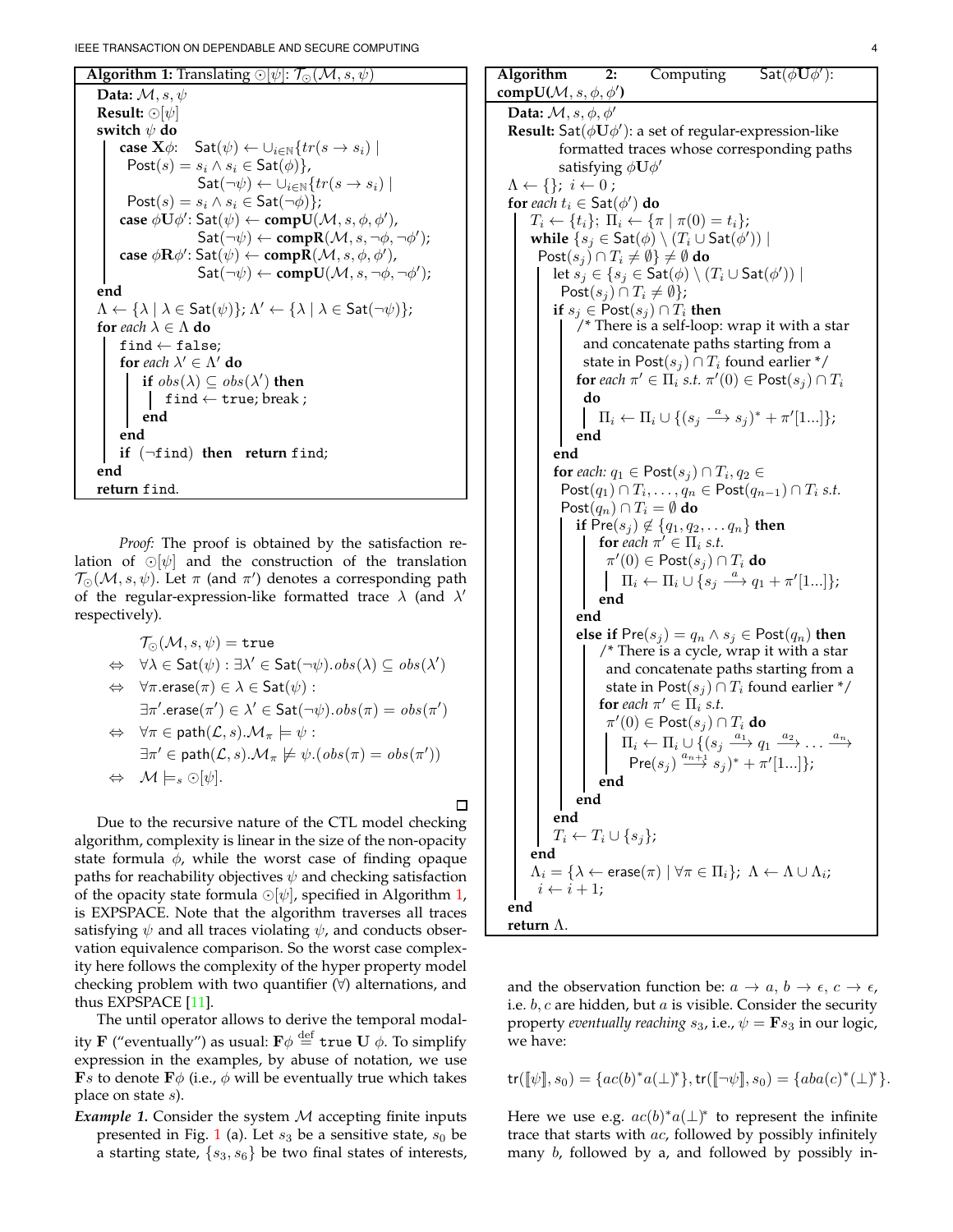IEEE TRANSACTION ON DEPENDABLE AND SECURE COMPUTING 5

finitely many ⊥. Clearly:

$$
obs([\![\psi]\!]) = obs([\![\neg\psi]\!]) = \{aa(\bot)^*\},
$$

so:  $\mathcal{M} \models_{s_0} \bigcirc [\psi]$ , i.e., the system is  $\psi$ -opaque.

*Example 2.* Consider the system accepting infinite inputs presented in Fig. [1](#page-4-1) (b). Let  $s_2$  be a sensitive state,  $s_0$  be a starting state,  $\{s_2, s_6\}$  be two final states of interests, and the observation function be:  $a \rightarrow \epsilon$ ,  $b \rightarrow b$ ,  $c \rightarrow \epsilon$ , i.e.  $a$  and  $c$  are hidden, but  $b$  isn't. Consider the security property *eventually reaching*  $s_2$ , i.e.,  $\psi = \mathbf{F} s_2$ :

$$
\mathsf{tr}(\llbracket \psi \rrbracket, s_0) = \{ ab(ab)^* \}, \qquad \mathsf{tr}(\llbracket \neg \psi \rrbracket, s_0) = \{ acbc(bc)^* \}
$$

clearly,  $obs([\![\psi]\!]) = obs([\![\neg \psi]\!]) = \{bb^*\}$ , so the system is  $\psi$ -opaque, i.e.,  $\mathcal{M} \models_{s_0} \bigcirc [\psi]$ .



<span id="page-4-1"></span>Fig. 1. OpacTL over finite and infinite languages. Grey node denotes a sensitive state.

## **3.5 Link to non-interference**

Information flow policies are designed to ensure that secret data does not influence publicly observable data. Noninterference (NI) [\[12\]](#page-10-11) essentially says that low security users should not be aware of the activity of high security users. This can be interpreted in many different ways including as a hyperproperty of paths of a system. Appropriate to an LTS is to consider a system with labels classified into two security levels: *low* (L) and *high* (H). The system satisfies non-interference if and only if any sequence of low-level labels that can be produced by the LTS is consistent with all possible sequences of high-level labels. We formalise this notion of NI.

Let  $trace(\mathcal{L})$  be the set of all traces produced by paths of  $\mathcal{L}$ . We consider projections of these traces. Let  $\mathcal{L}$  be an LTS over an alphabet  $\Sigma$  which is partitioned into two disjoint sets of labels H and L. A *high projection* of a trace is the sequence of labels in H that remains after all labels in L have been deleted from the original trace, denoted by  $\lambda_{\rm H}$ . Similarly a *low projection* of a trace is the sequence of labels in L that remains after all labels in H have been deleted from the original, denoted by  $\lambda_L$ .

*Definition 6 (Trace Consistency).* Let  $t_1, t_2 \in \Sigma^*$  be consistent with each other, written  $t_1 \approx t_2$  iff  $\exists t \in trace(\mathcal{L})$  such that  $t_1$  and  $t_2$  are both projections (can be high or low) of t.

Intuitively, non-interference requires that any observable low trace projection produced by the LTS must be consistent with every high trace projection that can be produced by the LTS.

*Definition 7 (Non-interference).* Let  $\mathcal L$  be an LTS,  $\Sigma = (H, L)$ . Let  $trace_{L}(\mathcal{L}) = \{l \in L^* \mid \exists t \in trace(\mathcal{L}) \wedge t_{L} = l\}$ and similarly define  $trace_H(\mathcal{L})$  We say  $\mathcal L$  satisfies *noninterference* iff

$$
\forall l \in trace_{\mathsf{L}}(\mathcal{L}), \forall h \in trace_{\mathsf{H}}(\mathcal{L}): l \approx h.
$$

This is a quite restrictive property but intuitive to derive from the original definition of non-interference. However, relating it to opacity of a trace property has some obstacles. Non-interference is a 2-hyperproperty, i.e., can be expressed as a set of pairs of traces. Opacity is also a 2-hyperproperty but the parameter property,  $\psi$ , is not. This means that it is difficult to understand what  $\psi$  should be defined. In addition, our definition of non-interference implies for that every high projection and every low projection of a trace, every other possible high projection is a projection from some trace whose low projection is the same. Opacity states something weaker, that there *exists* a trace with the same low projection but a different high projection. This asymmetry means that even if the property of having a certain high trace is opaque, the property of not having that trace is not necessarily opaque.

Consider two LTSs whose trace sets are A and B respectively. Let  $A = \{h_1l_1, h_2l_1, h_3l_2, h_4l_2\}$  and let  $B = \{h_1l_1, h_2l_1, h_3l_1, h_4l_1, h_1l_2, h_2l_2, h_3l_2, h_4l_2\}.$  Here, "high projections of the trace " cannot be expressed as a trace property so we resort to using a family of  $\psi$ s, one for each high trace. Both  $A$  and  $B$  satisfy opacity for the family, but only *B* satisfies non-interference. In particular  $h_1 \not\approx l_2$ in A.

Schoepe and Sabelfeld [\[2\]](#page-10-1) prove equivalence between the two notions for input-output (i.e., length two) traces when the set of opaque properties is strong enough to characterise every possible information leak, i.e., form a family as in our example, and are also symmetric, i.e., both existence and non-existence of the property is opaque. These two requirements coalesce when the family of  $\psi$  properties covers all possible high instances. Their proofs specify this family but do not exhibit it.

# <span id="page-4-0"></span>**4 PROBABILISTIC OPAQUE TEMPORAL LOGIC** OpacPTL

This section extends OpacTL with probabilistic operators that allow the construction of probabilistic models for quantitative opacity analysis and verification. For the purpose of security analysis, the notion of *probabilistic opacity* [\[4\]](#page-10-3) defines the likelihood of a path in predicate  $\varphi$  which is not covered by a path in  $\llbracket \varphi \rrbracket$  from the observer's view: the smaller the notion the more secure the system.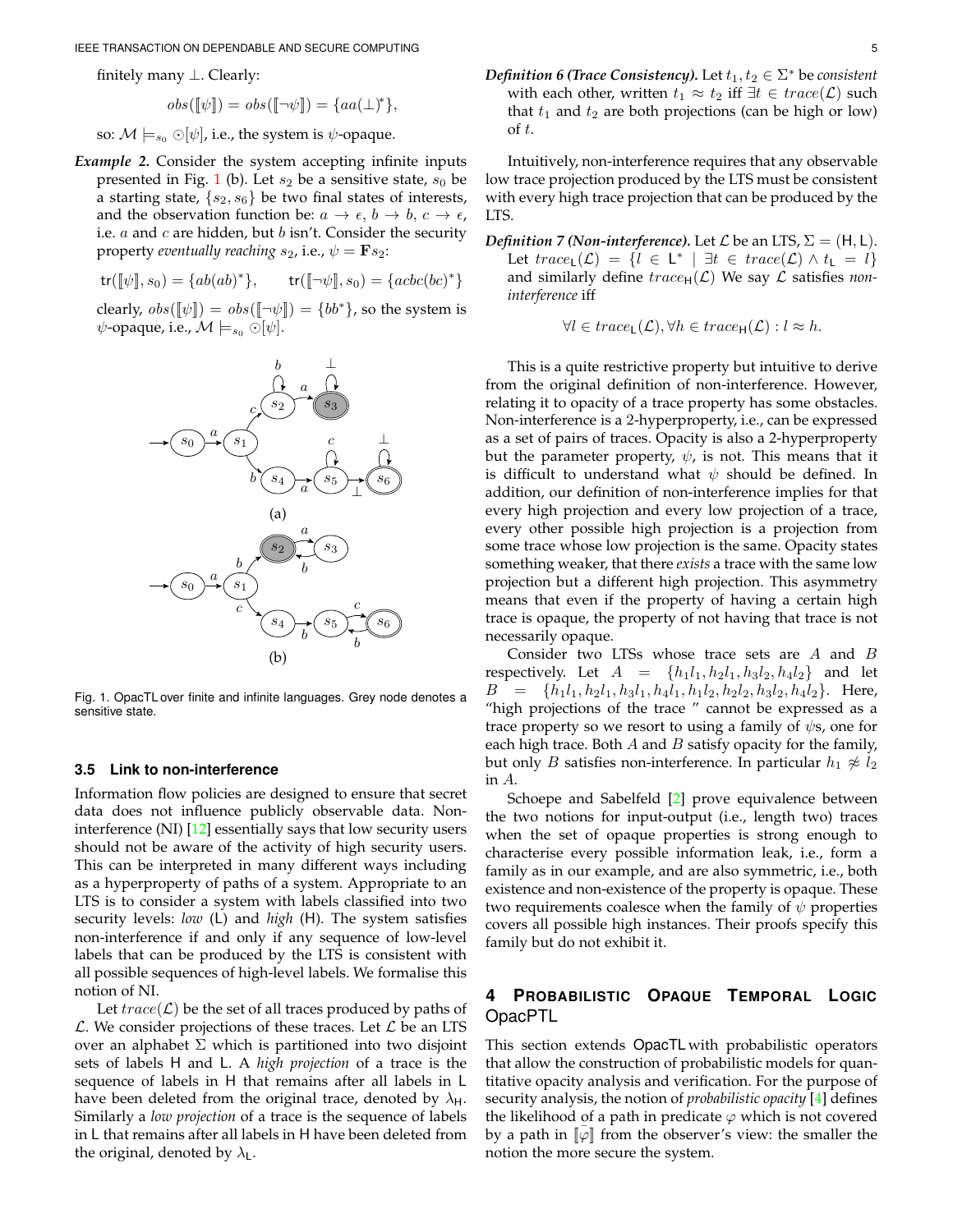IEEE TRANSACTION ON DEPENDABLE AND SECURE COMPUTING 6

*Definition 8 (Degree of opacity).* The degree of  $\psi$ -opaque property is defined as:

$$
\mathcal{D}(\odot[\psi]) = \mathsf{Prob}([\![\psi]\!] \setminus \mathit{obs}^{-1}(\mathit{obs}([\![\bar{\psi}]\!]))),
$$

i.e., the probability that a  $\psi$ -trace is not opaque, where Prob(x) denotes the probability of x,  $[\![\psi]\!]$  and  $[\![\psi]\!]$  represent the set of traces satisfying and violating property  $\psi$ respectively.

We propose to add a probabilistic operator in our logic to capture this definition (the degree of opacity).

## **4.1 Probabilistic model**

We generalise Definition [1](#page-1-3) to cater for probabilities. Below  $Dist(X)$  denotes the set of discrete probability distribution over a set X.

- *Definition 9.* A *probabilistic labelled transition system* (pLTS) is a tuple  $\mathcal{L} = (S, \Sigma, \mathbb{P}, F)$ . Here S and  $\Sigma$  are states, and labels, respectively.  $\mathbb{P}: S \to \text{Dist}(\Sigma \times S)$  is the probabilistic transition relation.
- *Definition 10.* Given a pLTS  $\mathcal{L} = (S, \Sigma, \mathbb{P}, F)$ , we construct an LTS  $(S, \Sigma, \rightarrow, F)$  by setting  $\rightarrow$  =  $\{(s, l, s') | \mathbb{P}(s)(l, s') > 0\}$ . By "abus de notation" we will also use  $\mathcal L$  to refer to the induced LTS  $(S, \Sigma, \rightarrow, F)$ . We say a pLTS is *deterministic* if the induced LTS is deterministic in the sense of Section [2.](#page-1-0)
- *Definition 11.* A *probabilistic model* is a tuple  $\mathcal{M} = (\mathcal{L}, \eta, obs)$ where:  $\mathcal L$  is a deterministic pLTS,  $\eta$  is a state labelling function, and *obs* is an observation function. Each probabilistic model  $M$  induces a model in the sense of  $\S 3.2$ , by replacing  $M$ 's pLTS with the induced LTS. Abusing notation once more, we will also use  $M$  to denote this induced model.

#### **4.2** OpacPTL

To allow quantitative verification, we add the probabilistic operators to the state formulae:

$$
\phi\ ::=\ \ldots\ |\ {\bf P}_{\bowtie p}[\psi]\ |\ {\bf P}_{\bowtie p}[\odot[\psi]] \qquad\qquad \psi\ ::=\ \ldots
$$

Here  $\bowtie \in \{\leq, <, \geq, >\}, p \in [0,1].$  The semantics of the probabilistic operator  $\mathcal{M} \models_s \mathbf{P}_{\bowtie p}[\psi]$  means that "the probability, from state s, that  $\psi$  is true for an outgoing path satisfies  $\bowtie$  p":  $\mathcal{M} \models_s \mathbf{P}_{\bowtie p}[\psi]$  iff Prob( $[\psi]$ )  $\bowtie$  p. It is standard to extend  $\mathbf{P}_{\bowtie p}$  to path formulae  $\psi$  as PCTL, i.e.,  ${\bf P}_{\bowtie p}[\psi]$ , the procedure can be found in e.g., [\[10\]](#page-10-9). A state satisfies a probabilistic operator  ${\bf P}_{\bowtie p}[\odot [\psi]]$  if the quantity of ⊙[ $\psi$ ] is  $\Join p$ . The semantics of the probabilistic opacity operator is given as:

$$
\mathcal{M}\models_s\mathbf{P}_{\bowtie p}[\odot[\psi]]\qquad\quad\text{iff}\qquad\quad\mathcal{D}(\odot[\psi])\bowtie p
$$

Note that the satisfaction relations  $\models_{\pi}$  and  $\models_{s}$  work on the induced model in the sense of [§3.2,](#page-2-0) not the probabilistic model itself. This is standard in probabilistic model checking, see e.g. [\[10\]](#page-10-9).

*Theorem 3.* Given a probabilistic model  $\mathcal{M} = (\mathcal{L}, \eta, obs)$  and a state s in L. Let  $\psi$  be a path formula, and:  $\Pi = \{ \pi \in$  path $(\mathcal{L}, s)$  |  $\mathcal{M} \models_{\pi} \psi \wedge \pi$  is semantically observable}, then we have:

$$
\mathcal{M}\models_s\mathbf{P}_{\bowtie p}[\odot[\psi]]\qquad\text{iff}\qquad\mathsf{Prob}(\Pi)\bowtie p
$$

Here semantically observable is to be understood in the sense of Definition [5.](#page-1-2)

*Proof:* By the definition of the semantics of the probabilistic operator, we have:

M |=<sup>s</sup> <sup>P</sup>⊲⊳p[⊙[ψ]] ⇔ D(⊙[ψ]) ⊲⊳ p <sup>⇔</sup> Prob([[ψ]] \ obs<sup>−</sup><sup>1</sup> (obs( ¯[[ψ]]))) ⊲⊳ p ⇔ Prob({π ∈ path(L, s) | M |=<sup>π</sup> ψ} \ {obs<sup>−</sup><sup>1</sup> (obs(π ′ )) ∈ path(L, s) | M |=π′ ¬ψ}) ⊲⊳ p ⇔ Prob({π ∈ path(L, s) | M |=<sup>π</sup> ψ ∧ 6 ∃π ′ .(M |=π′ ¬ψ ∧ obs(π) = obs(π ′ ))}) ⊲⊳ p ⇔ Prob({π ∈ path(L, s) | M |=<sup>π</sup> ψ ∧

$$
\pi
$$
 is not covered by a path violating  $\psi$  )  $\bowtie$  p

Prob( $\Pi$ )  $\bowtie$   $p$ 

П

*Example 3.* Consider the model presented in Fig. [2.](#page-5-0) Let  $s_3$ be a sensitive state,  $s_0$  be a starting state,  $\{s_3, s_6\}$  be final states of interests, and the observation function be:  $a \rightarrow a, b \rightarrow b, c \rightarrow \epsilon$ . Consider the security property be *eventually reaching*  $s_3$ , i.e.,  $\psi = \mathbf{F} s_3$ , so:

$$
tr([\![\psi]\!]) = \{ac(b)^*a(\bot)^*\}, \qquad tr([\![\neg\psi]\!]) = \{aba(c)^*(\bot)^*\}.
$$

Let 0.1 be the threshold quantity,  $obs(\psi)$  =  ${a(b)^*a(\perp)^*}, obs(\neg \psi) = {aba(\perp)^*}, so:$ 

$$
\begin{array}{ll}\n\mathbf{P}_{\leq 0.1}(\odot [\psi]) \\
&\Leftrightarrow & \mathbf{P}_{\leq 0.1} \{ [\![\psi]\!] \setminus obs^{-1}(obs([\![\neg\psi]\!])) \} \\
&\Leftrightarrow & \mathbf{P}_{\leq 0.1}(\{aca\_\_\_\_acbb{}abla_\_\_\_\_\_\_\_\_\_),\ldots\}) \\
&\Leftrightarrow & \frac{1}{3} * \frac{1}{2} + \frac{1}{3} * (\frac{1}{2})^2 * \frac{1}{2} + \cdots + \frac{1}{3} * (\frac{1}{2})^n \frac{1}{2} \leq 0.1 \\
&\Leftrightarrow & \frac{1}{4} \leq 0.1 = \text{false}\n\end{array}
$$



<span id="page-5-0"></span>Fig. 2. Example: OpacPTL

#### **4.3 Verification of** OpacPTL

Intuitively, verification of probabilistic opacity answers the question "is the system opaque?" quantitatively, relative to a secret property  $\psi$  and the observability of the adversary given a threshold probability  $p$ . Given a probabilistic model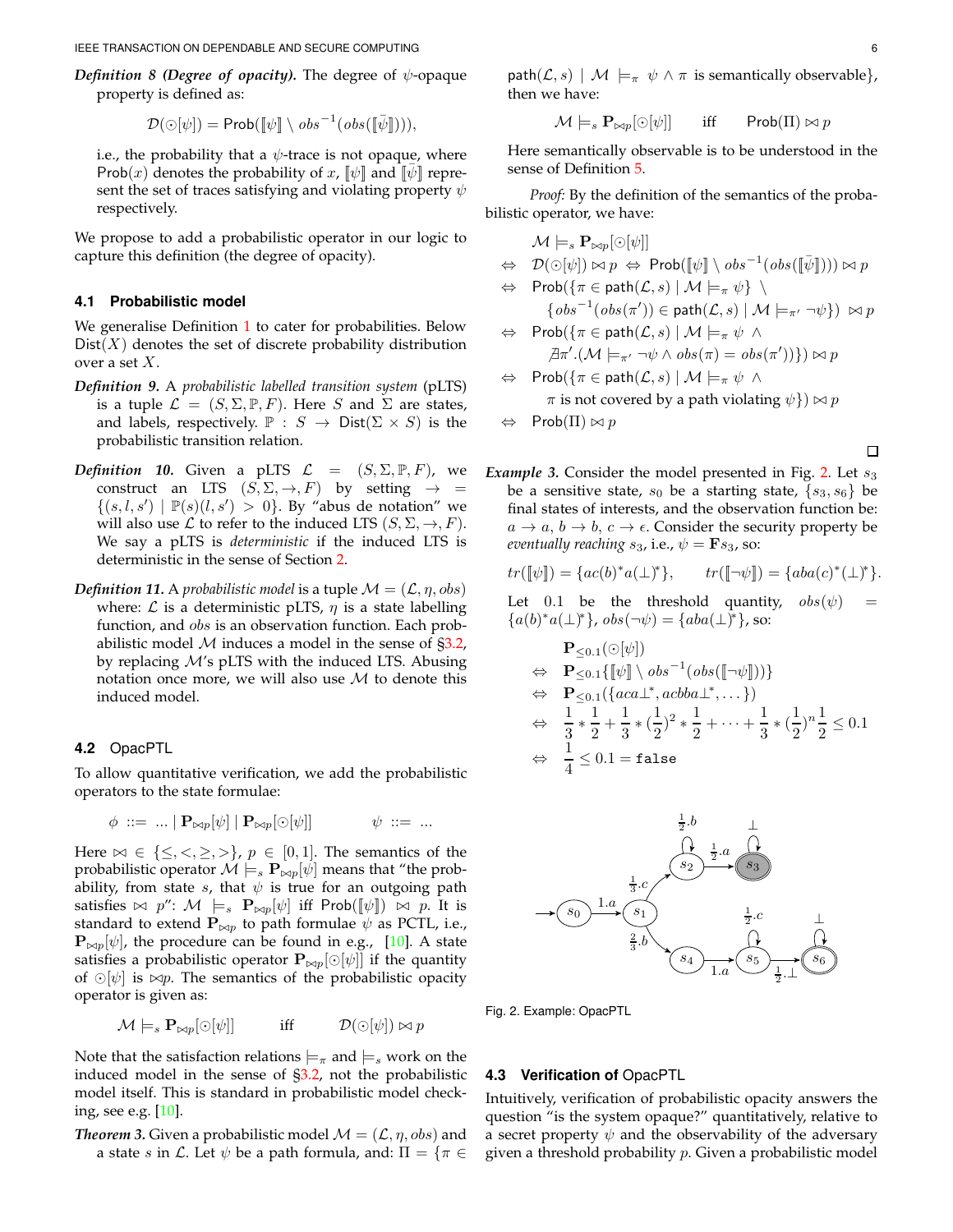$M$ , a starting state s, and a property  $\psi$  required to be secure, the probabilistic verification problem of opacity property  $\odot[\psi]$  is to decide whether  $\mathcal{M} \models_s \mathbf{P}_{\bowtie p}(\odot[\psi])$  holds or not. Algorithm [3](#page-6-1) presents the procedure of finding all *probabilistic non-opaque (observable)* traces  $p\Lambda(s,\bar{\odot}\psi)$  starting at s. Note that the probability of each formatted traces satisfying  $\psi$  is also calculated and associated with the trace for quantitative purpose. Then we can calculate:

$$
\mathcal{D}(\odot[\psi]) = \sum_{p\lambda \in p\Lambda(s,\bar{\odot}\psi)} \mathsf{Prob}(p\lambda).
$$

**Algorithm 3:**  $\mathcal{PT}_{\odot}(\mathcal{M}, s, \psi)$ : finding probabilistic non-opaque traces **Data:** M, s, ψ **Result:** probabilistic non-opaque traces  $p\Lambda(s,\overline{\odot}\psi)$ **switch** ψ **do case**  $\mathbf{X}\phi$ :  $\mathsf{Sat}(\psi) \leftarrow \bigcup_{i\in\mathbb{N}} \{tr(s \rightarrow s_i) \mid$  $Post(s) = s_i \wedge s_i \in Sat(\phi)$ ,  $\mathsf{Sat}(\neg \psi) \leftarrow \cup_{i \in \mathbb{N}} \{ tr(s \rightarrow s_i) \mid$ Post(s) =  $s_i \wedge s_i \in$  Sat( $\neg \phi$ )};  $\mathsf{case}~\phi\dot{\mathbf{U}}\phi'\colon \mathsf{Sat}(\psi)\leftarrow \mathsf{comp}\dot{\mathbf{U}}(\mathcal{M},s,\phi,\phi'),$  $\mathsf{Sat}(\neg \psi) \leftarrow \mathbf{compR}(\mathcal{M}, s, \neg \phi, \neg \phi')$ ;  $\mathsf{case}\ \phi\mathbf{R}\phi'\colon \mathsf{Sat}(\psi)\leftarrow \mathsf{comp}\bar{\mathbf{R}}(\mathcal{M},s,\phi,\phi'),$  $\mathsf{Sat}(\neg \psi) \leftarrow \mathbf{compU}(\mathcal{M}, s, \neg \phi, \neg \phi')$ ; **end**  $p\Lambda \leftarrow \{p\lambda \mid p\lambda \cdot tr \leftarrow \lambda \wedge p\lambda \cdot pr \leftarrow \mathsf{Prob}(\lambda) \text{ for } \lambda \in$  $Sat(\psi)$ :  $p\Lambda' \leftarrow \{p\lambda \mid p\lambda.tr \leftarrow \lambda \wedge p\lambda.pr \leftarrow \mathsf{Prob}(\lambda) \text{ for } \lambda \in$  $Sat(\neg\psi)$ ;  $p\Lambda'' = \{\};$ **for** *each*  $p\lambda \in p\Lambda$  **do for** each  $p\lambda' \in p\Lambda'$  **do if**  $obs(p\lambda \cdot tr) \subseteq obs(p\lambda' \cdot tr)$  **then**  $p\Lambda'' \leftarrow p\Lambda'' \cup \{p\lambda\}$ ; break ; **end end end**  $p\Lambda_{\bar{\odot}} \leftarrow p\Lambda \setminus p\Lambda''$ ;  $/*$  non-opaque probabilistic traces \*/; **return**  $p\Lambda_{\bar{Q}}$ .

<span id="page-6-1"></span>*Theorem 4 (Soundness of*  $P_{\mathcal{M}}(\odot[\psi])$  *translation).* Given a model  $M$ , starting state  $s$ , a probability threshold  $p$ , and a security property  $\psi$ :

$$
\mathcal{M} \models_s \mathbf{P}_{\bowtie p}(\odot [\psi]) \quad \text{iff} \quad \mathsf{Prob}(\mathcal{PT}_{\odot}(\mathcal{M}, s, \psi)) \bowtie p.
$$

*Proof:* The proof is obtained by the satisfaction relation of  $\mathbf{P}_{\bowtie p}(\odot[\psi])$  and the construction translation of  $\mathcal{PT}_{\odot}(\mathcal{M}, s, \psi)$  described in Algorithm [3.](#page-6-1) The algorithm will terminate since  $\mathsf{Sat}(\psi)$  are computed as a set of regularexpression-like formatted traces satisfying  $\psi$  as Algorithm [1.](#page-3-0) Probability of such a trace is calculated by multiplication of the probability of each transition label for non-cycle part, and multiplication of  $p/(1-p)$  for a cycle with probability  $p$ .

We have implemented our translation as an extension of the PRISM model checker [\[13\]](#page-10-12). Example [4](#page-6-2) presents the result generated by the prototype tool.

*Example 4.* Consider the following example used in [\[4\]](#page-10-3) presented in Fig. [3.](#page-6-3) Let  $s_0$  be a starting state,  $\{t_0, t_1, t_2, t_3, t_4, t_5\}$  be final states, observation function be:  $a \rightarrow a$ ,  $b \rightarrow \epsilon$ ,  $c \rightarrow c$ , and  $x \rightarrow \epsilon$ . Assume the property of interest is the system *terminating at sensitive states*  $\{t_2, t_3, t_5\}$ . PRISM also allows to directly specify properties which evaluate to a value using  ${\bf P} = ?[\psi]$ . The property specification is given as:

$$
\mathbf{P} = ?[\odot \mathbf{F} (( (s = 2) \vee (s = 3) \vee (s = 5)) \wedge (t = 1))],
$$

where  $s = i$  denotes  $t_i$  is a sensitive state,  $t = 1$  denotes the status of terminating. We can automatically calculate the probabilistic opacity of the system as:

```
Result: 0.026.{0.01046:bcax:ca,0.0156:ca(b)*x:ca}
        (value in the initial state)
```
where 0.026 denotes the probability of opacity of the system, i.e., the probability of traces satisfying  $\psi$  but not covered by those observationally equivalent traces violating  $\psi$ , which include:  $bcax$  with probability 0.0104 and  $ca(b)*x$ with probability  $0.0156$ , both observed as  $ca$ .



<span id="page-6-3"></span>Fig. 3. Example: probabilistic opacity, grey node denotes a sensitive state.

## <span id="page-6-0"></span>**5 IMPLEMENTATION AND EXAMPLES**

We have built a prototype tool for verification of opacity as an extension of the PRISM model checker [\[14\]](#page-10-13). Models are described in an extension of the PRISM modelling language with observations and transition labels. The new model type is denoted as "ldtmc". Properties are described in an extension of the PRISM's property specification language with the opacity operator. The tool and details of all examples and case studies are available from [\[13\]](#page-10-12).

#### **5.1 Modelling probabilistic opacity in PRISM**

Models in PRISM are described in a state-based language based on guarded commands. A model is constructed as a number of *modules* which can interact. Each module contains a set of finite-valued variables which define the state of the module. The behaviour of each module is described by a set of guarded commands in the form of:

<span id="page-6-2"></span>[<action>] <guard> -> <prob> : <update> + ...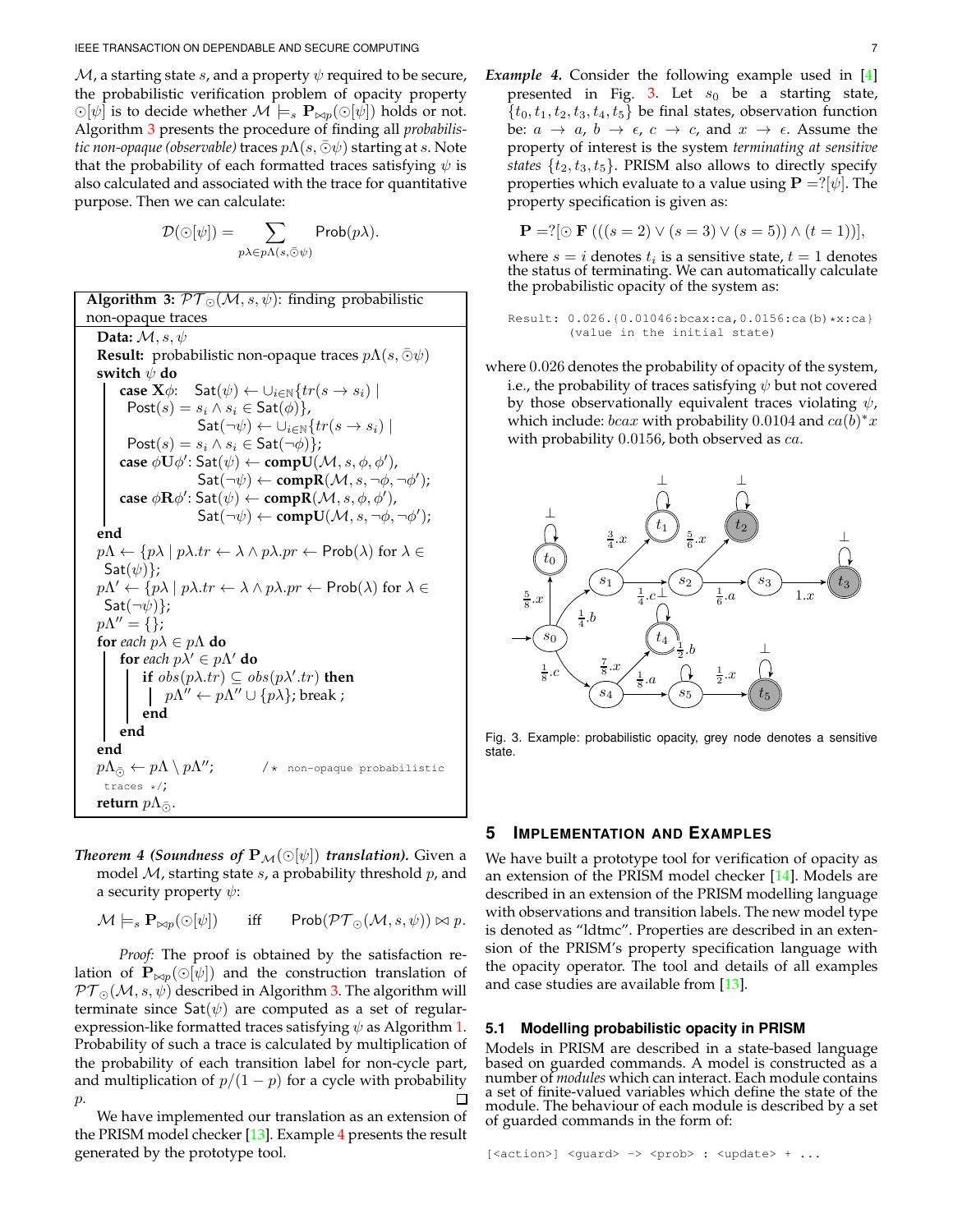IEEE TRANSACTION ON DEPENDABLE AND SECURE COMPUTING 8

+ <prob> : <update>;

The *guard* is a predicate over the variables of all the modules in the model. Each *update* describes a probabilistic transition which specifies how the variables of the module are updated if the guard is true. The *prob* attached with each update specifies the probability that the corresponding state transition takes place. The *action* label is optional which allows modules to synchronise over commands.

We have extended the existing modelling language for model type "ldtmc" to allow: (i) the definition of *observation functions*:

```
observations
 <label> -> <observable>, ... <label> -> <observable>;
L2 and L3 are sensitive. Then we have the property spec-
endobservations
```
which defines each label and its observation through the keyword observations; (ii) and the specification of *transition labels* over updates is in the form:

```
[]<quard> -> <prob>:<LABEL>:<update> + ...
                   + <prob>:<LABEL>:<update>;
```
#### **5.2 Modelling dining cryptographers**

Anonymity is an important concept in security. To illustrate the versatility of our work, we use our logic to express anonymity of the dining cryptographers protocol [\[15\]](#page-10-14). Consider that three cryptographers 1, 2 and 3 are sharing a meal at a restaurant. At the end of the meal, at most one cryptographer will pay the bill, and they would like to check whether the bill has been paid or not, but the cryptographers respect each other's right to make an anonymous payment. A two-stage protocol is performed to solve the problem: (i) every two cryptographers establish a shared one-bit secret: each of them flips a coin, the outcome is only visible to himself and the cryptographer on his right; (ii) each cryptographer publicly announces whether the two outcomes agree or disagree, if the cryptographer is not the payer, he says the truth, otherwise, he states the opposite of what he sees. When all cryptographers have announced, they count the number of disagrees. If that number is odd, then one of them has paid, but no other cryptographer is able to deduce who is the payer.

Without loss of generality, let us assume cryptographer 3 is the observer who tries to know which of the other two paid the bill if the bill has been paid. The observer does not know the initial state of the cryptographer  $i = 1,2$  being the payer  $(p_i)$ , he knows the outcome of the flipping coins of himself and of the cryptographer-1: *head*  $(h_i)$  or *tail*  $(t_i)$ where  $i = 1, 3$  but does not know that of the cryptographer-2, he knows the procedure of the protocol and he can hear what cryptographer  $i$  says:  $\emph{agree}\ (a_i)$  or  $\emph{disagree}\ (d_i)$ , and therefore he knows the outcome of the disagreement counting is *even* (*e*) or *odd* (*o*). In other words, labels  $p_i$ ,  $h_2$ ,  $t_2$  are invisible to him, while labels  $h_1$ ,  $t_1$ ,  $h_3$ ,  $t_3$ ,  $d_i$ ,  $a_i$ ,  $e$ and o are visible to him. Therefore the set of observables includes:  $\Theta = \{d_i, a_i, e, o \mid 1 \leq i \leq 3\} \cup \{h_i, t_i \mid i = 1, 3\},\}$ and the observation function on the transition labels of the model is specified as:  $p_1, p_2, t_2, h_2 \rightarrow \epsilon$ ;  $a_i \rightarrow a_i$ ,  $d_i \rightarrow d_i$ ;  $h_1 \rightarrow h_1$ ;  $\overline{t}_1 \rightarrow t_1$ ,  $h_3 \rightarrow h_3$ ;  $t_3 \rightarrow t_3$ ;  $e \rightarrow e$ ;  $o \rightarrow o$ . Our tool can automatically check the property "cryptographer 1 is the payer" ( $\psi = \mathbf{X}(paper = c_1)$ ) is *opaque* if the bill has been paid. The property specification is given as:  ${\bf P} = : [\odot {\bf X} (paper = c_1)].$  Our tool answers the question " $c_1$  *is the payer* is  $\psi$ -opaque" as follows:

```
Result: 0.0.{} (value in the initial state)
```
The result shows that there are no observable traces found.

# **5.3 Modelling a location privacy example**

Consider a simple example of location privacy releasing by credit card records presented in Fig. [4](#page-7-1) which describes the card holder's activities. Assume the adversary can observe the credit card records to track partial location information and the observations are given as: station  $\rightarrow$ s, work  $\rightarrow \epsilon$ , travel  $\rightarrow \epsilon$ , office  $\rightarrow \epsilon$ , coffeshop  $\rightarrow c$ , bankA  $\rightarrow$ b, bankB  $\rightarrow b$ , airport  $\rightarrow a$ , home  $\rightarrow \epsilon$ , L1  $\rightarrow \epsilon$ , L2  $\rightarrow \epsilon$ , L3  $\rightarrow$  $\epsilon$ . Suppose that the states leading to the final location L1, ification as:  $\mathbf{P} = ?[ \odot \mathbf{F} \text{ dest}]$ , where *dest* denotes states  $q_9$ ,  $q_{10}$  and  $q_{11}$ , led by locations L1, L2 and L3 respectively. The result generated by the tool is as follows:

```
Result: 0.3333.
         {0.1667:stationtravelbankBairportL1:sba,
         0.1667:stationtravelbankBairportL2:sba}
         (value in the initial state)
```
The result meets our intuition, that the traces leading to L1 and L2 with observation sba and sba are not covered by traces leading to insensitive final location states.



<span id="page-7-1"></span>Fig. 4. Modelling a location privacy example

# <span id="page-7-0"></span>**6 ENTROPY OF THE OPACITY FORMULA**

Probabilistic specification  $\mathbf{P}(\bigcirc[\psi])$  calculates the probability of non- $\psi$ -opaque behaviours of a model M. In this section, we provide some discussions on an alternative measurement of the opacity formula based on the notion of *entropy*:

$$
\mathcal{H}(\odot[\psi]).
$$

We adapt the definition of the entropy of a language (of finite words)  $[16]$  to calculate this.

<span id="page-7-2"></span>*Definition 12 (H*[⊙[ $\psi$ ]]). Given a model  $\mathcal{M} = (\mathcal{L}, \eta, obs)$ . Let  $\psi$  be a path formula, the entropy of the opacity formula  $\odot$ [ $\psi$ ] is defined as:

$$
\mathcal{H}(\bigcirc[\psi]) = \limsup_{n \to +\infty} \frac{\log_2(1 + |[[\psi]] \setminus obs^{-1}(obs([\bar{\psi}]))]_n |)}{n},
$$

where:

$$
\begin{array}{rcl}\n| \left[ \llbracket \psi \rrbracket \setminus obs^{-1}(obs([\bar{\psi}])) \right]_n & | & = & |\{ \pi \in \text{path}(\mathcal{L}, s) \mid \mathcal{M} \models_{\pi} \psi \} \\
& \land | \text{ erase}(\pi) | = n \\
& \land \pi \text{ is transparent} \} \mid .\n\end{array}
$$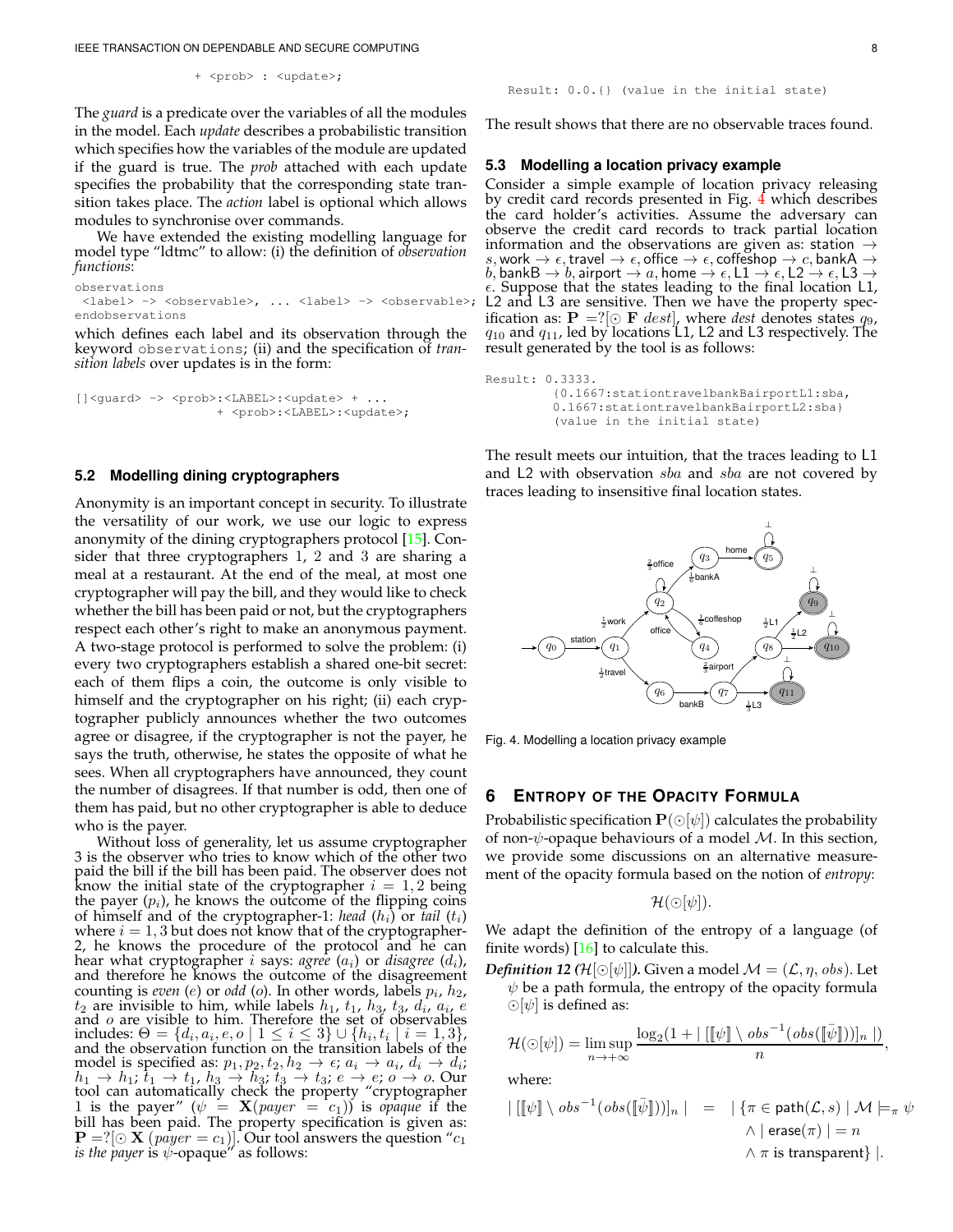Intuitively, the entropy of  $\odot[\psi]$  can be understood as the amount of information (in bits per symbol) in typical words of (the language of)  $\psi$ -transparent.

It is easy to slightly change Algorithm [1](#page-3-0) to calculate the size of transparent traces. We can then take the prefix of those traces with length of  $n$  and compute the entropy of  $\psi$ -opaque property using Definition [12.](#page-7-2)

*Example 5.* Consider again the models presented in Exam-ple [1.](#page-4-1) It is easy to see that for any  $n \in \mathbb{N}$ ,  $|\left[\odot [\mathbf{F} s_i]\right]_n| = 0$ , so:

$$
\mathcal{H}[\odot[\mathbf{F}s_i]] = \limsup_{n \to +\infty} \frac{\log_2(1+0)}{n} = 0,
$$

where  $i = 3$  for model (a) and  $i = 2$  for model (b). The result shows the degree of transparency of traces satisfying  $\psi = \mathbf{F} s_i$  is 0 in the notion of entropy, and implies the model is  $[{\bf F} s_i]$ -opaque.

*Example 6.* Consider again the models presented in Fig. [2.](#page-5-0) It is easy to see that for any  $n \in \mathbb{N}$ ,  $\left[\bigcirc[\mathbf{F} s_3]\right]_n = n$ , so:

$$
\mathcal{H}[\odot[\mathbf{F}s_3]] = \limsup_{n \to +\infty} \frac{\log_2(1+n)}{n} = 0.
$$

The result shows the degree of transparency of traces satisfying  $\psi = \mathbf{F} s_3$  is 0 in the notion of entropy, and implies the model is  $[Fs_3]$ -opaque. Note that, the entropy-based measurement is not as precise as the probabilistic-based measurement. But it somehow meets our intuition: when  $n \to \infty$ , most of the traces satisfying [F<sub>S3</sub>] are covered by traces violating [ $\text{F}s_3$ ] (only  $acba\perp^*$  is not covered) from the observer's view.

[\[17\]](#page-10-16) formulated the basic entropy-based properties in model checking context. We adapt their discussions here to our scenario for opacity properties, to illustrate some intuition of entropy-based measurement. Consider a model  $\mathcal M$ , and an opacity formula  $\odot[\psi]$ . Let  $\Pi$  and  $\Pi(\odot[\psi])$  denote all the behaviours of the model and all the (in)finite paths satisfying ⊙[ $\psi$ ], intuitively:

- $H(\Pi)$  measures the quantity of all the behaviours of the system,
- $\mathcal{H}(\Pi \cap \Pi(\odot[\psi]))$  measures the quantity of the  $\psi$ opaque behaviours of the system,
- $\mathcal{H}(\Pi) \mathcal{H}(\Pi \cap \Pi(\odot[\psi]))$  quantifies how difficult to steer the system to be  $\psi$ -opaque,
- and  $\mathcal{H}(\Pi \setminus \Pi(\odot[\psi])) = \mathcal{H}(\odot[\psi])$  measures the quantity of non- $\psi$ -opaque (transparent) behaviours of the system.

In general, for any language accepted by a given finite well-structured model  $M$ , its entropy can be effectively computed using linear algebra [\[16\]](#page-10-15). Let  $A(\mathcal{M})$  denote the extended adjacency matrix of M:

$$
A(\mathcal{M}) = |\{a \in \Sigma \mid s \xrightarrow{a} t \in \rightarrow\}|.
$$

<span id="page-8-1"></span>*Theorem 5.* [\[16\]](#page-10-15) For any finite deterministic trimmed model  $M$ , the entropy of the paths accepted by  $M$  can be calculated as:

$$
\mathcal{H}(\mathsf{path}(\mathcal{M})) = \log_2 \rho(A(\mathcal{M})),
$$

where  $\rho(A)$  is the spectral radius the matrix A, i.e., maximal modulus of its eigenvalues.

If we can find a finite deterministic model accepting the specified paths satisfying the property (this is out range of this paper), we can then calculate the entropy of the property as the logarithm of a spectral radius using Theorem [5.](#page-8-1)

*Example 7.* Consider a model presented in Fig. [5](#page-8-2) (a) named



Fig. 5. Example: Entropy of  $\odot$ [F  $s_3$ ] for model (a). Grey node denotes a sensitive state. (b) is the model accepting all  $F \, s_3$ -transparent paths.

<span id="page-8-2"></span> $\mathcal{M}_a$ . Let  $s_3$  be a sensitive state, and  $s_0$  be the starting state, and the observation function be:  $a \rightarrow \epsilon$ ,  $b \rightarrow b$ ,  $c \rightarrow c$ . Consider the security property *eventually reaching*  $s_3$ , i.e.,  $\psi = \mathbf{F} s_3$  in our logic. It is easy to see that the model presented in Fig. [5](#page-8-2) (b), say  $\mathcal{M}_b$ , accepts all  $\mathbf{F}_{s_3}$ transparent paths. We can then calculate  $\mathcal{H}(\bigcirc$ [**F**s<sub>3</sub>]) by Theorem [5](#page-8-1) as:

$$
\mathcal{H}(\bigcirc[\mathbf{F}s_3]) = \log_2 \rho(A(\mathcal{M}_b) = \log_2 \frac{1 + \sqrt{5}}{2}.
$$

# <span id="page-8-0"></span>**7 RELATED WORK**

We present related literature from the perspective of specification and verification of information security policies. This work relates to the specification of information security policies and (quantitative) verification of opacity properties.

*Security policies.* There are a number of information security policies for confidentiality: non-deducibility [\[18\]](#page-10-17) is designed to keep attacker observable events consistent with possible variations of secret inputs, but this policy is not able to protect secret outputs and to address covert channels; non-interference [\[12\]](#page-10-11) is one of the most popular flow policies but it is too strong for practical applications; quantified non-interference [\[19\]](#page-10-18) is then introduced to relax the absolute non-interference policy by computing the amount of the interference; declassification policies [\[20\]](#page-10-19) control the release of information; (quantified) opacity  $[3]$ ,  $[4]$ ,  $[6]$ ,  $[21]$ is considered as a more general property where the sensitive information can be contained in the input, output, and each transition step, which can lead to the definition of initial, final, and language-based opacity. Opacity is a promising approach for describing and unifying security properties.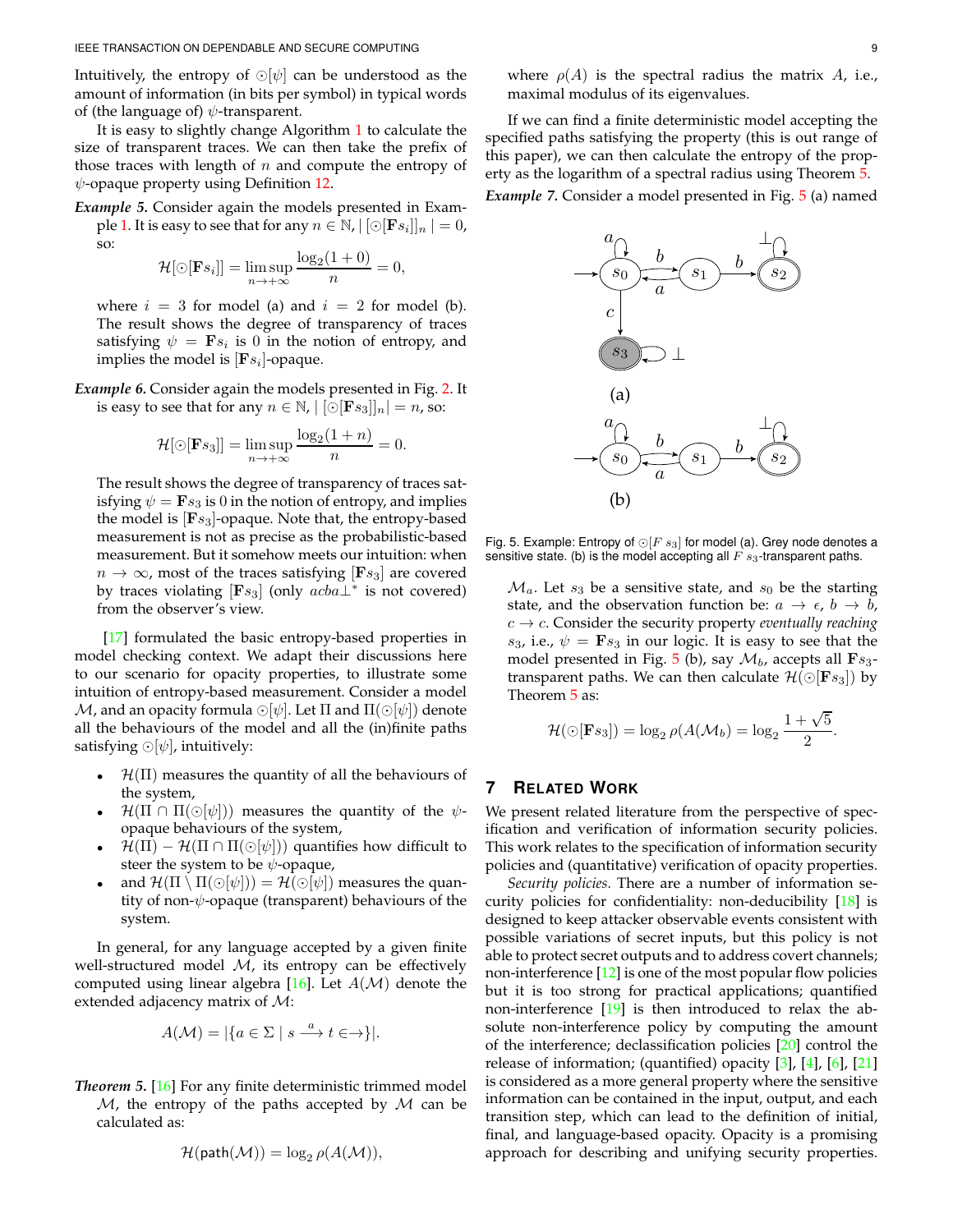Recently, quantified opacity [\[3\]](#page-10-2), [\[4\]](#page-10-3), [\[21\]](#page-10-20) has been studied in terms of probability and information entropy.

This work focuses on general policies using opacity. Opacity has reasonable potential being a good choice for specifying flow security properties for modern communication systems due to the feature of partial observability and uncertainty of the environment.

*Verification of opacity.* Opacity was first introduced in the context of cryptographic protocols in [\[22\]](#page-10-21), [\[23\]](#page-10-22). Later on, Bryans et al investigated opacity properties in systems modelled as Petri nets [\[24\]](#page-10-23) and labelled transition systems [\[6\]](#page-10-5), where the secret was specified as predicates over system runs. Generally speaking, the opacity properties can be classified into two families: *language-based opacity* [\[25\]](#page-10-24), [\[26\]](#page-10-25), [\[27\]](#page-10-26) where the secret predicate is regarding to a subset of system runs; and *state-based opacity* [\[5\]](#page-10-4), [\[6\]](#page-10-5), [\[28\]](#page-10-27), [\[29\]](#page-10-28), [\[30\]](#page-10-29) where the secret predicate is referring to a subset of states. Intuitively, the system is language-based opaque if for any word  $w$  in the secret language  $L<sub>S</sub>$ , there is at least one other word  $w'$  in the non-secret language  $L_{NS}$ equivalent to  $w$  based on the adversary's observations; the system is considered as state-based opaque if the adversary is not able to induce whether the initial state (initial-state opacity), current state (current-state opacity  $[6]$ ,  $[28]$ ), the state a few steps ago (K-step opacity [\[28\]](#page-10-27)), or the initialfinal state pair (Initial-and-Finial state opacity [\[5\]](#page-10-4)) is a secret state or not. Dubreil [\[26\]](#page-10-25) studied opacity verification of infinite-state systems using *approximate* models. Kobayashi and Hiraishi [\[31\]](#page-10-30) investigated the approach of verification of opacity for infinite-state discrete event systems modelled by pushdown automaton. They showed that opacity of pushdown systems is undecidable. The relationship among variant notions of opacity has been studied [\[5\]](#page-10-4), [\[29\]](#page-10-28), [\[32\]](#page-10-31) and transformation mappings between them described – enabling efficient use of existing verification approaches.

This paper focuses on an easy-expressing logic OpacTL and OpacPTL for *specifying* opacity, and applies probabilistic model checking techniques for automatically *verifying* opacity properties with guarantees. Automated verification approach is built on solid foundations and provides the rigorous guarantees needed to give confidence and identify subtle flaws in a security system. Quantitative aspects enable designers to effectively weigh and arbitrate between concerns such as security and performance. Quantitative verification therefore turns to be a good fit for the analysis of security property. We build the prototype tool as an extension of PRISM [\[14\]](#page-10-13) for the quantitative verification perspective, and will consider to integrate opacity enforcement mechanism into our framework as a future work.

*Logics for security properties.* Linear temporal logic formulas cannot express properties of sets of execution paths, i.e. hyperproperties are required for specifying information flow policies, such as non-interference properties. Computational tree logic formulas cannot express observational determinism even if path quantifiers are defined, hence the need to develop specialised logics that characterise information flow properties for security policies. Dimitrova [\[33\]](#page-10-32) proposed SecLTL, an extension of LTL with a hide operator, for specifying path-based integration of information flow policies in reactive systems. The hide operator specifies requirements such that the observable behaviour of a system

needs to be independent of the choice of a *secret*. Clarkson et. al <a>[34]</a> proposed HyperLTL and HyperCTL\* as an extension of propositional linear-time temporal logic (LTL) and branching-time temporal logic (CTL<sup>∗</sup> ) respectively for the purpose of specifying hyperproperties. HyperLTL and HyperCTL<sup>\*</sup> specified information flow policies by explicit quantification over multiple traces. Epistemic logic [\[35\]](#page-10-34) is a different approach to reason about information flow properties from perspective of *knowledge*, rather than *secrets* as other logics for information flow properties. Specifically, *knowledge operators* are introduced to temporal logics to express knowledge-based information flow properties for imperative programs [\[36\]](#page-10-35).

Comparing with the above works, we focus on elementarily expressing and verifying observability properties for security systems. Logic for Hyperproperties can be more expressive than our logic, but we aim to propose easy-expressing specification of opacity and observability property for information security concerns in particular. The logic OpacTL proposed in this paper can be used to specifying the opacity property in a very straightforward way for security systems, and the property required to be secret can be defined flexibly regarding users' requirements. For instance, the user can require that a particular state such as initial, next or final of the system should be kept secret. In addition, our logic OpacPTL can specify opacity security properties in a quantitative way, allowing us to reason about the degree of satisfaction or violation of the security property of interest. Such a degree is measured based on both *probability* and *entropy* of observable behaviours of the model, which is novel and promising.

*Quantitative security properties* Opacity and related concepts were first studied and related to information flow properties in a *qualitative* context in [\[6\]](#page-10-5). In the probabilistic context, opacity has been studied in [\[3\]](#page-10-2), [\[4\]](#page-10-3), [\[37\]](#page-10-36). [\[37\]](#page-10-36) studied the notion of opacity in the probabilistic computational world. There opacity was based on the probabilities of observer's pre-beliefs on the truth of the predicate. The work in [\[3\]](#page-10-2) presents a quantitative information leakage analysis in terms of probabilistic opacity. A number of quantitative opacity notions are introduced in [\[4\]](#page-10-3) which can be applied in information flow security analysis.

In this paper, the measurement of opacity has been studied in two perspectives. We measure the probability of observable behaviours to which extent the model satisfies a sensitive property, and apply probabilistic model checking technique to automate the approach. In many situations probabilistic verification is highly relevant, but there is an important limitation: for many interesting properties, the probability is either 0 or 1 (too precise) and thus no quantitative sense analysis [\[17\]](#page-10-16). We therefore also study the entropy of observable behaviours regarding to a sensitive property of interest. This allows us to measure the amount of information in bits per symbol in typical behaviours.

## <span id="page-9-0"></span>**8 CONCLUSIONS**

We have proposed a novel, probabilistic logic for simply expressing the opacity of labelled transition system properties and demonstrated how opacity in this context can be checked using an extension of the PRISM model checker.